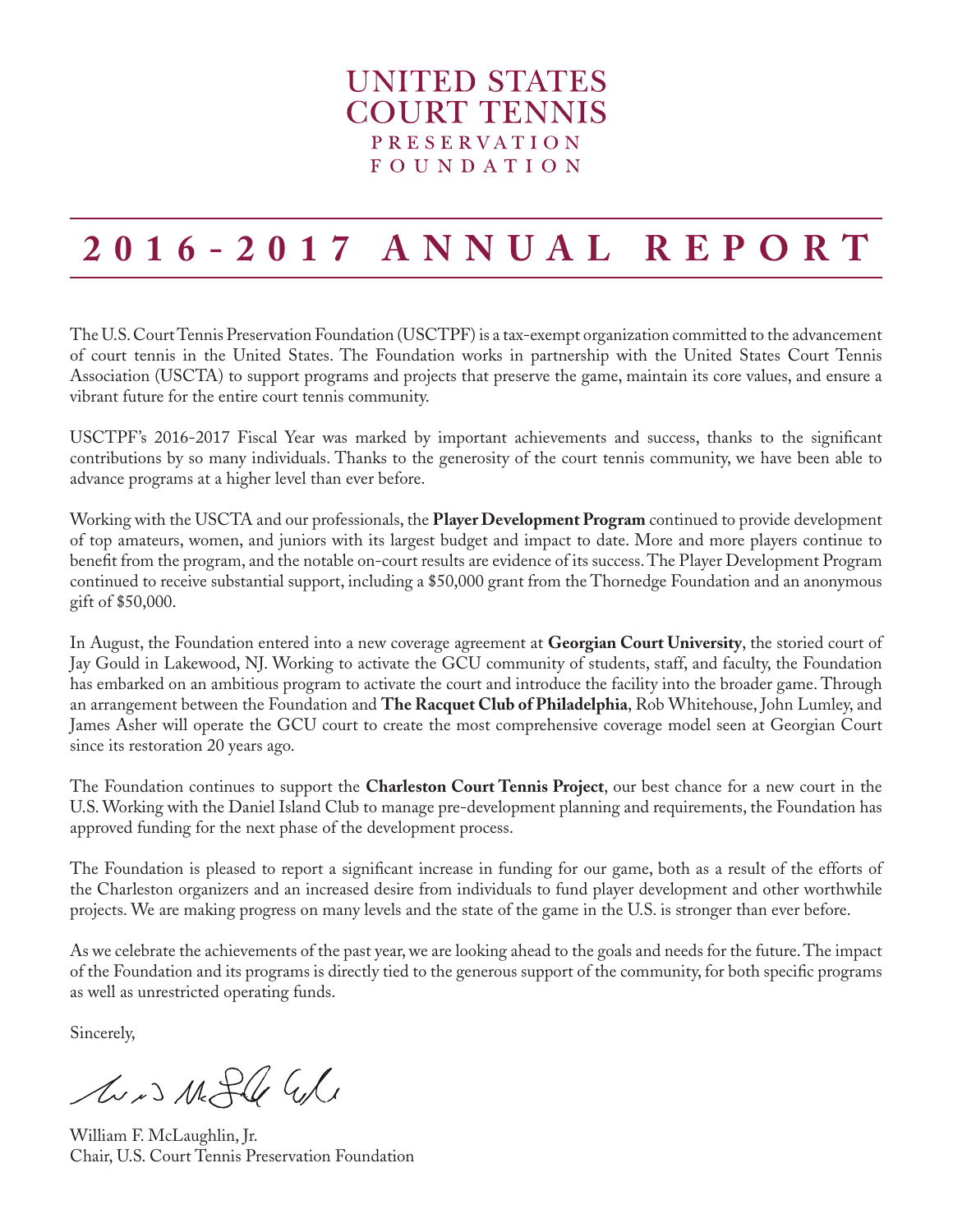## **DONORS FOR THE 2016-2017 FISCAL YEAR**

On behalf of the entire court tennis community, USCTPF offers our sincere thanks to the individuals and foundations who made gifts to support in the 2016-2017 fiscal year. Donors are recognized for their cumulative giving from July 1, 2016 to June 30, 2017. The many projects and programs implemented by USCTPF could not be possible without your support.

## **WINNING GALLERY**

*(\$10,000 +)*

Anonymous

Archibald L. Gwathmay

Robert G. Manice

Robin Martin Family Foundation

Peter J. Regna

Nelson V. Russell

Sand Dollar Foundation

The Browne Family

Eleuthera & Temple Grassi through the Thornedge Foundation

Gregory Van Schaack

Warburg Pincus Foundation

William T & Lorine E. Vogt Charitable Foundation

**GRILLE** *(\$5000 - \$9,999)*

Gregory A. & Laurie Beard Christian Bullitt Robert C. Carlson Walter Coles Walter L. Deane Peter Di Bonaventura Dan DiBartolomeo Michael G. Douglas James Dyke Walter Foulke Temple & Ellie Grassi John C. Gregory Mary W. Harriman Foundation Jane Hottensen Jonathan Lewis Kevin M. Luzak Michael Martin Howard McMorris II Vernon Peterson-Cassin Pilkington Family Fund

Julie Rinaldini

Harry Shaw III Ernest Sink William M. Thompson

## **DEDANS**

*(\$2,500 - \$4,999)* William Bristowe Bob M. Cook Charles C. De Casteja Patricia J. Homer Kent Lucas Foundation Jane C. Lippincott Margaret & Robert Cathers Charitable Trust Jason Mengel Jonathan H. Pardee Roger Pilgrim Prince Charitable Trust Camden S. Riviere Joshua Scherer Manuel E. Tancer Martin T. Whitmer

Aimee Louise Du Pont Wickes

**NICK** *(\$1,000 - \$2,499)* Simon P.B. Aldrich Andrew Brown Nicholas Browne & Frederika Adam Christian Bruner Robert Bryan Matthew R. Churchill Craig Corrance Robert S. Devens John Edwards Eamon P. Egan Charles Fliflet Ford Family Foundation David Fox Ian D. Highet Arthur Horowitz Stephen Hufford Adam Inselbuch Kent-Van Alen Fund Daniel E. Laukitis William F. McLaughlin, Jr.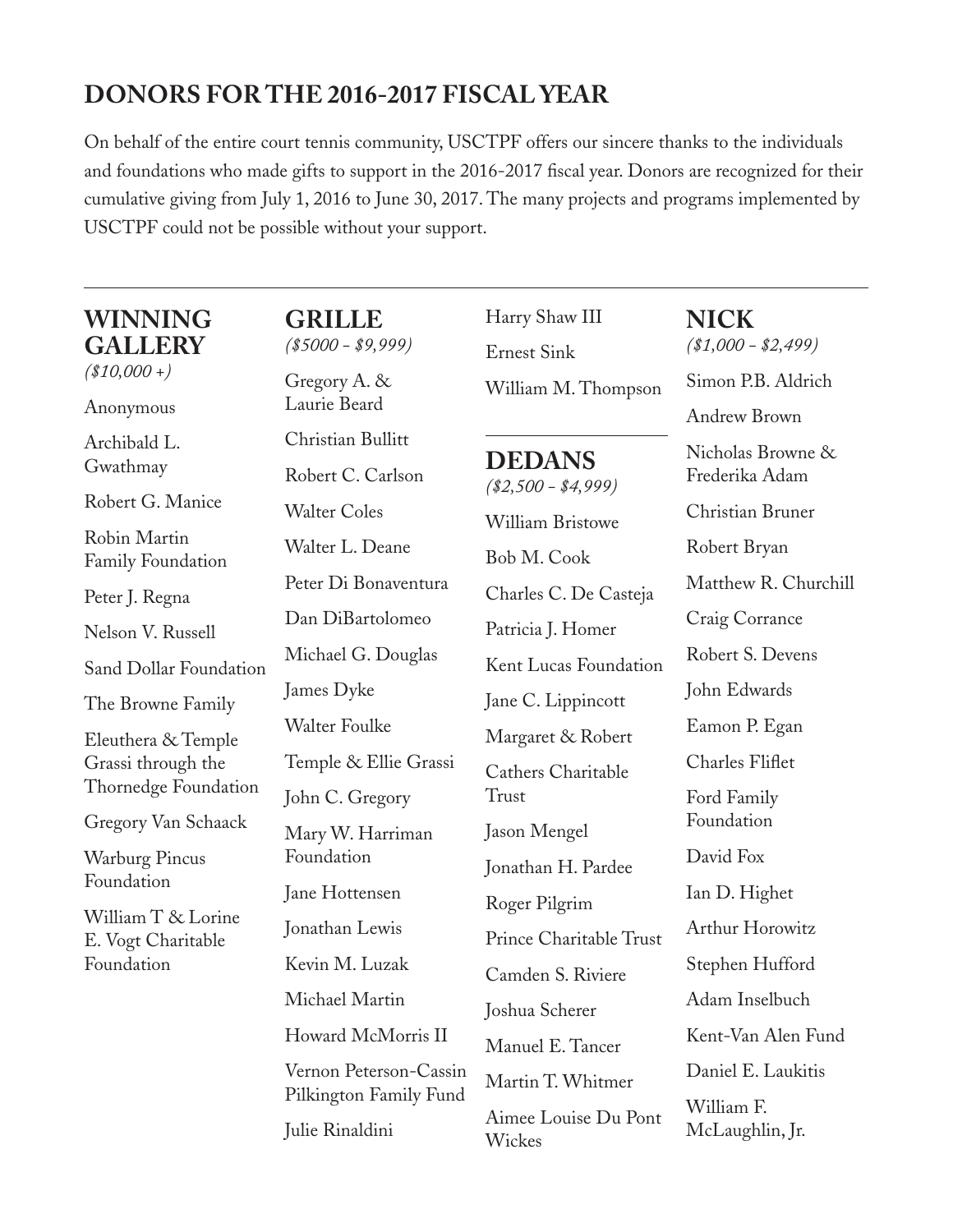| Richard J. Moroscak, Jr. |
|--------------------------|
| Gary H. Multer           |
| John Olsen               |
| Haven N. B. Pell         |
| Robert D. Power          |
| Mark Ryan                |
| Suzette D. Schochet      |
| Dacre Stoker             |
| Jeremy Wintersteen       |
| James Yanney             |
|                          |

### **SUBSCRIBER**

*(\$500 - \$999)* Benjamin Cook Joseph Ehrlich Kesha Evans Theodore Goneos Jeannie Heffernan Ned Hentz Charles T. Matheson Robert S. Price Suzanne H. Schwartz William Shettle Bardyl Tirano Donald M. Wilkinson III

**SUPPORTER** *( < \$499)* Tracy Aberman Davis G. Anderson Anonymous James Ayer Peter Bender Renaud Besnard David E. Boenning Dickson G. Boenning Laura Bostwick Gaetano P. Cipriano Jonathan Clancy William Connors Russell Corey Elizabeth A. Curren Sheppard H. C. Davis, Jr. Josh Dodgson Christine M. Donovan Peter East Russell Echlov M.L. Alexandra Escher Russell B. Fearing Robert G. & Cecilia Forbes Timithy Fulham Alan Goulty Helen Grassi Thomas & Elizabeth Hague

Robert J. Harrington George Hebard Brian A. Hill Jeffrey W. Horine Breton V. Hornblower Ralph E. Howe Nicholas Howell Daniel Hsu Michael R. Hunter Paul Jean Charles T. Johnstone Casey Kokos Anne M. Livingston Phoebe Livingston & Sergio Lopez Ruiz John Lumley Richard MacAlister James McLaren John W. McLean Lindsay A. McManus Keith Merrill Richard S. Meyer Dan Nagler Lucien Papouchado Peter Pell, Sr. Thomas Pickin Elizabeth Pingpank Kathleen Pugh James Ritchie Gregory Romero Matthew Ronaldson Jesse F. Sammis III John Saxe William W. Schwarze John Seitz Harry Shealy Neil Smith James Stout Henderson Supplee III David Sweet Laura Tillsley MacFarlane Joseph M. Tomaino William H. Tucker Lucas & Christina Walsh Schuyler & Patty Winter Amy Wintersteen Elizabeth & Jennifer Winthrop John Zollinger James W. Zug, Jr.